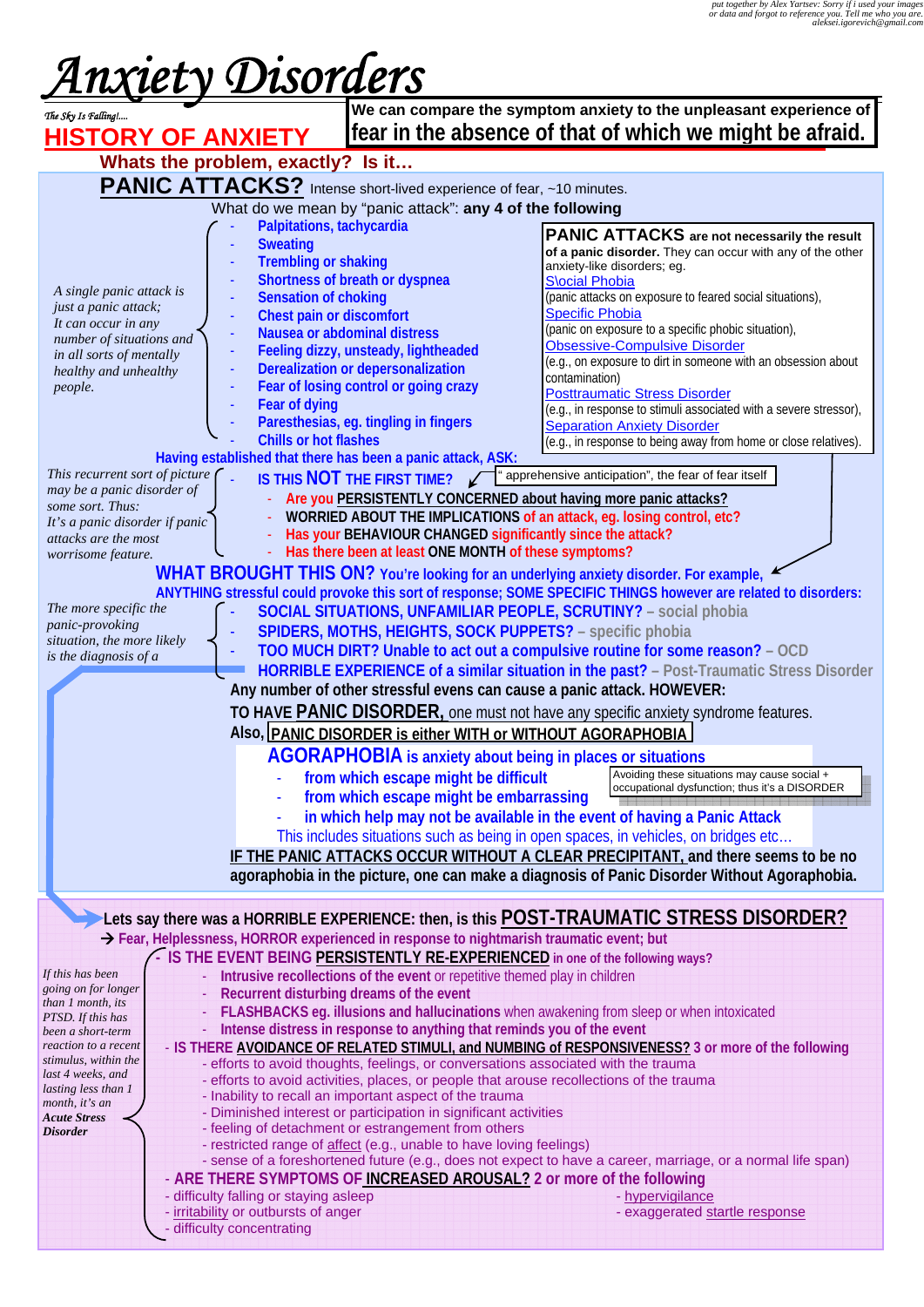#### **WHAT ARE YOU SO WORRIED ABOUT? … everything?**

| <b>Generalised Anxiety Disorder</b> may not present as a panic attack or anything specific to anxiety.                                                                               |                                                                                                                              |  |  |  |
|--------------------------------------------------------------------------------------------------------------------------------------------------------------------------------------|------------------------------------------------------------------------------------------------------------------------------|--|--|--|
| THE SYMPTOMS ARE PRESENT ON MOST DAYS FOR AT LEAST 6 MONTHS.                                                                                                                         |                                                                                                                              |  |  |  |
| There are at least 3 symptoms, or only 1 symptoms in the case of children:                                                                                                           |                                                                                                                              |  |  |  |
| -restlessness or feeling keyed up or on edge<br>- being easily fatigued<br>-difficulty concentrating or mind going blank                                                             | The key feature is that these worries are<br>uncontrollable, the person simply cannot<br>put aside the topics of rumination. |  |  |  |
| -irritability<br>-muscle tension<br>-sleep disturbance (difficulty falling or staying asleep, or restless unsatisfying sleep)                                                        |                                                                                                                              |  |  |  |
| Diagnosis of GAD is by exclusion of other anxiety syndromes; i.e the focus of the anxiety and worry is not confined to                                                               |                                                                                                                              |  |  |  |
| - having a Panic Attack (as in Panic Disorder)                                                                                                                                       |                                                                                                                              |  |  |  |
| - being embarrassed in public (as in Social Phobia)                                                                                                                                  |                                                                                                                              |  |  |  |
| - being contaminated (as in Obsessive-Compulsive Disorder)                                                                                                                           |                                                                                                                              |  |  |  |
| - being away from home or close relatives (as in Separation Anxiety Disorder)                                                                                                        |                                                                                                                              |  |  |  |
| - gaining weight (as in Anorexia Nervosa),                                                                                                                                           |                                                                                                                              |  |  |  |
| - having multiple physical complaints (as in Somatization Disorder),                                                                                                                 |                                                                                                                              |  |  |  |
| - having a serious illness (as in Hypochondriasis), Where the preoccupation is of a sub-delusional intensity<br>- having had a horrible trauma (as in Posttraumatic Stress Disorder) |                                                                                                                              |  |  |  |
|                                                                                                                                                                                      |                                                                                                                              |  |  |  |

#### **MORTALLY AFRAID OF SOMETHING? Find out what, and how afraid.**

**Specific Phobia** can be of any damn thing. An anecdote relates how Sigmund Freud had a phobia of potted ferns. Main Feature:

**Unreasonable, Excessive Fear when Presented with or in Anticipation of the STIMULUS: Stimulus being the object of the fear, or sometimes the merest mention of it.** 

**Exposure** will precipitate symptoms of panic, or a full-blown panic attack.

#### **WORRIED ABOUT BEING AROUND PEOPLE? … embarrasement, performance anxiety?**

**Social Phobia, or Social Anxiety Disorder** is usually to do with public scrutiny and unfamiliar people. Interestingly, **the patient recognizes that this fear is unreasonable** 

**The stressful situations are AVOIDED or PAINFULLY ENDURED and this leads to social/occupational dysfunction. This may extend to ALL SOCIAL SITUATIONS, when combined with Avoidant Personality Disorder** 

#### **PREOCCUPIED WITH SOMETHING ?**

**Obsessive Compulsive Disorder: obsession causes compulsion**

**Obsessions** are intrusive thoughts with which you are preoccupied.

- recurrent and persistent thoughts and impulses, intrusive and inappropriate, causing marked distress
- not simply excessive worries about real-life problems
- the person attempts to ignore or suppress such thoughts, impulses, or images, or to neutralize them with some other thought or action
- NOT DELUSIONAL, i.e the person recognises these thoughs as the products of their own mind.

**Compulsions** are behaviours which act on the obsessional thoughts.

- The person feels driven to perform these acts in response to an obsession.
	- the behaviors or mental acts are **aimed at preventing or reducing distress** or preventing some dreaded event or situation; however, these behaviors or mental acts either are not connected in a realistic way with what they are designed to neutralize or prevent or are clearly excessive

 You feel **compelled to act on your obsessions,** and you feel anxious if you are prevented from doing so. This contrasts with a drug habit: going through with the compulsion is not pleasurable or gratifying. It only means that you will worry less. Interestingly, **the patient recognizes that this behaviour is irrational,** and yet they are powerless to prevent it.

| <b>OTHER IMPORTANT HISTORY:</b><br><b>FOR PANIC ATTACKS:</b>                                                                                                                                                                               | <b>FAMILY HISTORY:</b> some anxiety behaviour is "learned", modelled<br>on the parents from a young age. Some seems to be inherited as a<br>personality trait. 7 times the risk for first degree relatives                                                                     |
|--------------------------------------------------------------------------------------------------------------------------------------------------------------------------------------------------------------------------------------------|--------------------------------------------------------------------------------------------------------------------------------------------------------------------------------------------------------------------------------------------------------------------------------|
| Try to rule out a physiological cause, eg<br>if they complain of chest pain, could there<br>actually be some sort of underlying heart<br>disease?                                                                                          | FOR ANXIETY in general:<br><b>DRUGS + ALCOHOL:</b> anxious people often "self-medicate"<br>Accepted vice: smoking, coffee, energy drinks<br>Risk factors for suicide (see next page)                                                                                           |
| Is their hyperventilation and distress due to<br>some sort of acute respiratory thing, eg asthma?<br>Has their thyroid ever been checked? Acute<br>thyroid "storm" can produce quite a panic, in the<br>patient as well as their physician | Approximately 20-30% of individuals with panic disorders have<br>persistent symptoms up to 10 years from the time of initial diagnosis<br>and treatment. The female-to-male ratio of panic disorders is 2:1.<br>OCD occurs earlier in males (6-15y) than in females (20-29 y). |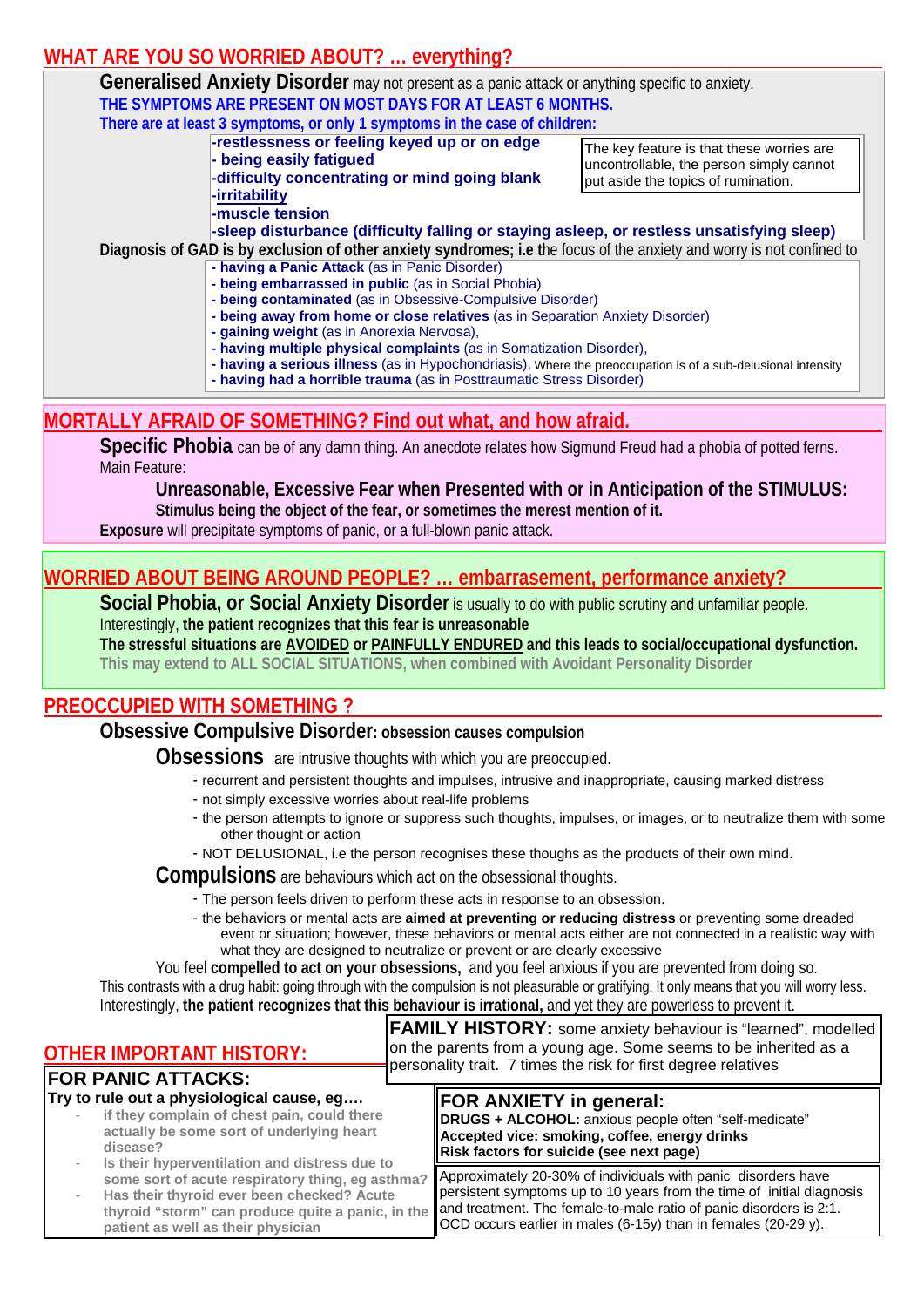#### **1) Severe anxiety (92%) and/or panic attacks (80%)**

- **2) Depressed mood (80%)**
- **3) Recent loss of close personal relationship (78%)**
- **4) Alcohol or substance abuse (68%)**
- **5) Feelings of hopelessness (64%), helplessness (62%), worthlessness (29%)**
- **6) Global insomnia (46%) Partial insomnia (DFA or SCD or EMA) 92%**
- **7) Anhedonia (43%)**
- **8) A chronic deteriorating medical illness (41%)**
- **9) Inability to maintain job or student status (36%)**
- **10) Recent onset of impulsive behavior (29%)**
- **11) Recent diagnosis of a life-threatening illness -- cancer, AIDS (9%)**

#### **MENTAL STATE EXAMINATION:** may not be remarkable or informative

**Appearance:** not exciting, probably normal **Behaviour:** agitated, pacing, nail biting, hand wringing **Speech:** no characteristic features; may be faster **Mood:** Depression and mania coexist with anxiety **Affect** may be depressed or manic **Thought Form** may be distorted if there are psychotic features

**Thought Content** may be delusional, but not necessarily **Perceptual Disturbance** should not be present **Insight** do they realise they are obsessing needlessly? Children rarely do. Adults probably will. Most have good insight. **Judgement** may be impaired mid-panic attack **Cognitive Testing** may not reveal any abnormality

#### **DIFFERENTIALS: Physiological Causes of anxiety:** the real list is massive; the following one is but a shadow

#### **Exogenous:**

 Alcohol withdrawal Amphetamine intoxication Stimulants in general Naltrexone injection Bronchodilator toxicity **Endocrine:**  Phaeochromocytoma Adrenal Crisis Hypoglycaemia **Thyrotoxicosis** Anything that can cause chest pain; Anything that causes increased sympathetic activity Anything that causes shortness of breath Any causes of tremor Any causes of agitation (eg. delirium) Withdrawal from depressants Intoxication with stimulants

#### **Cardiovascular:**

 Mitral valve prolapse Pulmonary embolism Atrial Fibrllation

#### **Endocrine:**

 Phaeochromocytoma Hypoglycaemia **Thyrotoxicosis**  Thyroid Storm Pituitary adenoma

#### **INVESTIGATIONS:**

 Thyroid Storm Pituitary adenoma

**FBC** may not point towards anything useful

 **EUC** electrolyte weirdness resulting from, say, not eating, or

**LFT** mainly to see what damage their drinking has been doing

**BSL** adrenaline excess in response to hypoglycaemia (it mobilises the stored glucose)

 **TFT** for hyperthyroidism and thyroid storm

 **ECG** because they will complain of chest pain and it would be embarrassing to miss an infarct or AF

**Chest Xray** for similar reasons

 **Urinary Catecholamines** will point towards a catecholamine-secreting tumour

**Urinary Drug Screen** because they said they don't take drugs, but do you trust them? **Add various endocrine tests to taste.**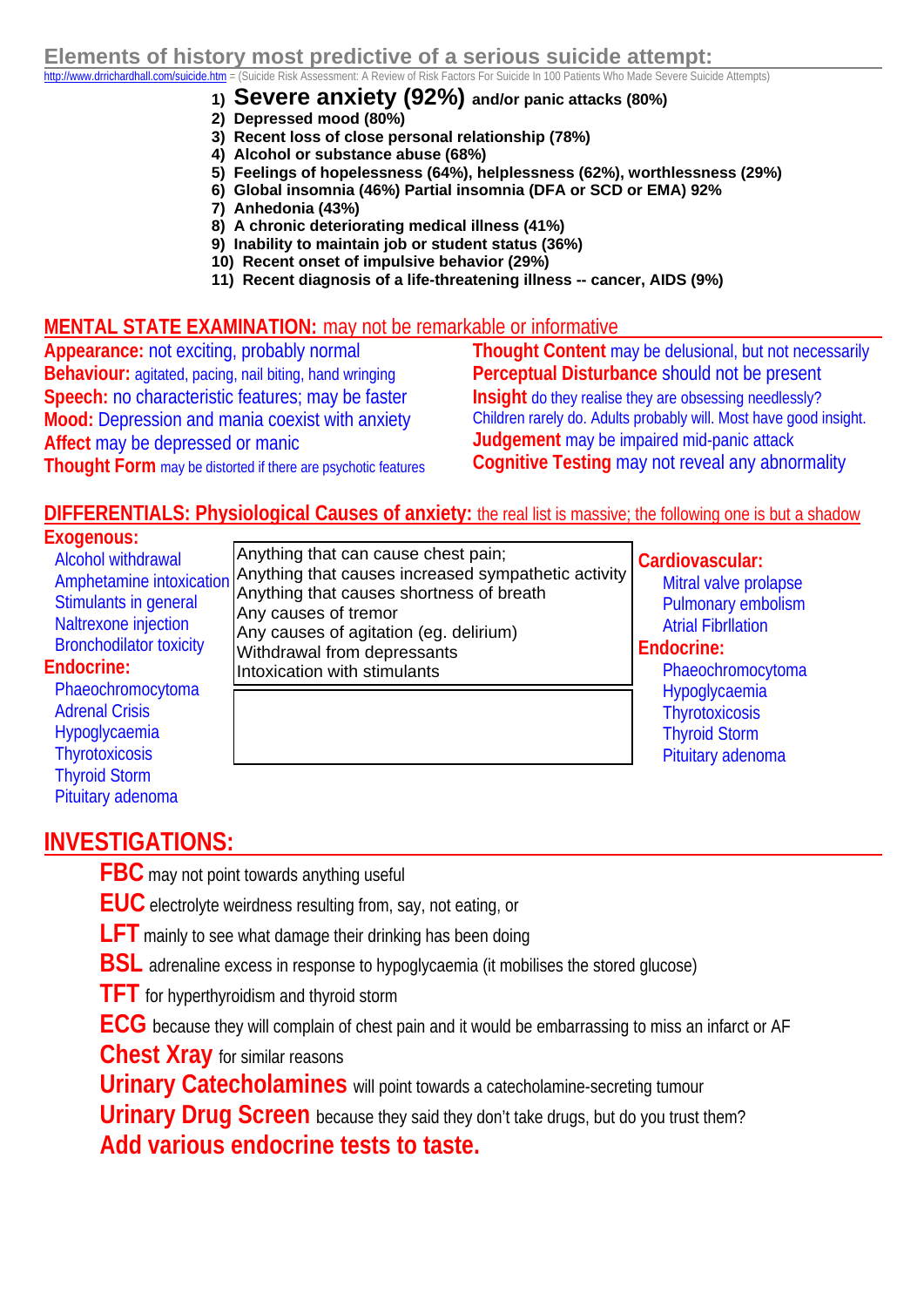# **MANAGEMENT of an ACUTE PANIC ATTACK**

 **Talk therapy: control breathing, sit them down, in a soothing tone explain that they are having a panic attack and that it will pass. IF you cannot summon a soothing tone,** 

## **BENZODIAZEPINES will help**

## **Also good for managing anticipatory anxiety**

## **MANAGEMENT of PANIC DISORDER**

**CBT vs MEDICATION: no objectively demonstrated superiority of one over the other; usually will use both** 

## **Cognitive Behaviour Therapy**

- **weekly sessions for maybe 12 weeks**
- **if possible, include significant others in therapy sessions**
- **Disadvantage is that patients have to do "homework", eg. breathing exercises; plus they will have to confront the anxiety-provoking situations**
- **Psychoeducation,** to identify and name the patient's symptoms**,** provide a direct explanation of the basis for the symptoms, outline a plan for treatment etc…
- **Continuous monitoring of panic attacks and anxious cognitions.**
- **Daily anxiety-management techniques (e.g., abdominal breathing**
- **retraining) to reduce physiological reactivity**
- **Cognitive restructuring** to help the patient identify distorted thinking about sensations (e.g., overestimation of probability of negative consequence and other catastrophic thinking.
- - **Exposure to fear cues ( Cues may be internal or environmental)**
- **Direct the patient to identify a hierarchy of fear-evoking situations**
- **Encourage the patient to confront feared situations on a regular (usually daily) basis until the fear has attenuated.**

## **Psychodynamic and other psychotherapies**

= The treatment of choice for some patients with personality disorders and Axis I comorbidities

• The goal is to elucidate and resolve conflicts and unconscious processes that may be causing or increasing vulnerability to the occurrence of panic symptoms. Focus is on unconscious symptom determinants.

• Place symptoms in the context of the patient's developmental history and current relationships and realities.

## **Pharmacotherapy**

**SSRIs:** the most favorable balance of efficacy versus adverse effects.

• Response takes 4 weeks; for some full response takes 8 to 12 weeks.

 **FLUOXETINE is the go, initially-** especially if there is comorbid depression

 **PAROXETINE is more sedating** and may be better for anxious insomniacs

**TCAs:** second line agents

Side-effects limit usefulness

Wait at least 6 weeks after initiation of TCA treatment

**Start any antidepressants on HALF THE DEPRESSION DOSE: there may be a hypersensitivity**

 (with at least 2 of those weeks at full dose) before deciding whether a TCA is effective.

**MAOIs:** third-line, othon-else-works agents dose escalation over time with long-term use. **BENZO WITHDRAWAL** happens even after 6 to 8 weeks of treatment, but there is usually little

**Benzodiazepines:** not good for anything except short-term relief, or before induction of a more permanent course of treatment. No longer than 4 to 12 weeks.

**CLONAZEPAM is good,** less empirical withdrawal symptoms with discontinuation

 **ALPRAZOLAM (Xanax)** is falling out of favour because of its addictiveness

**• To discontinue, taper very slowly**, probably over 2 to 4 months and at rates no greater than 10% of the dose per week.

**OTHERS:** there is limited data to support to use of **venlafaxine** or **nefazodone**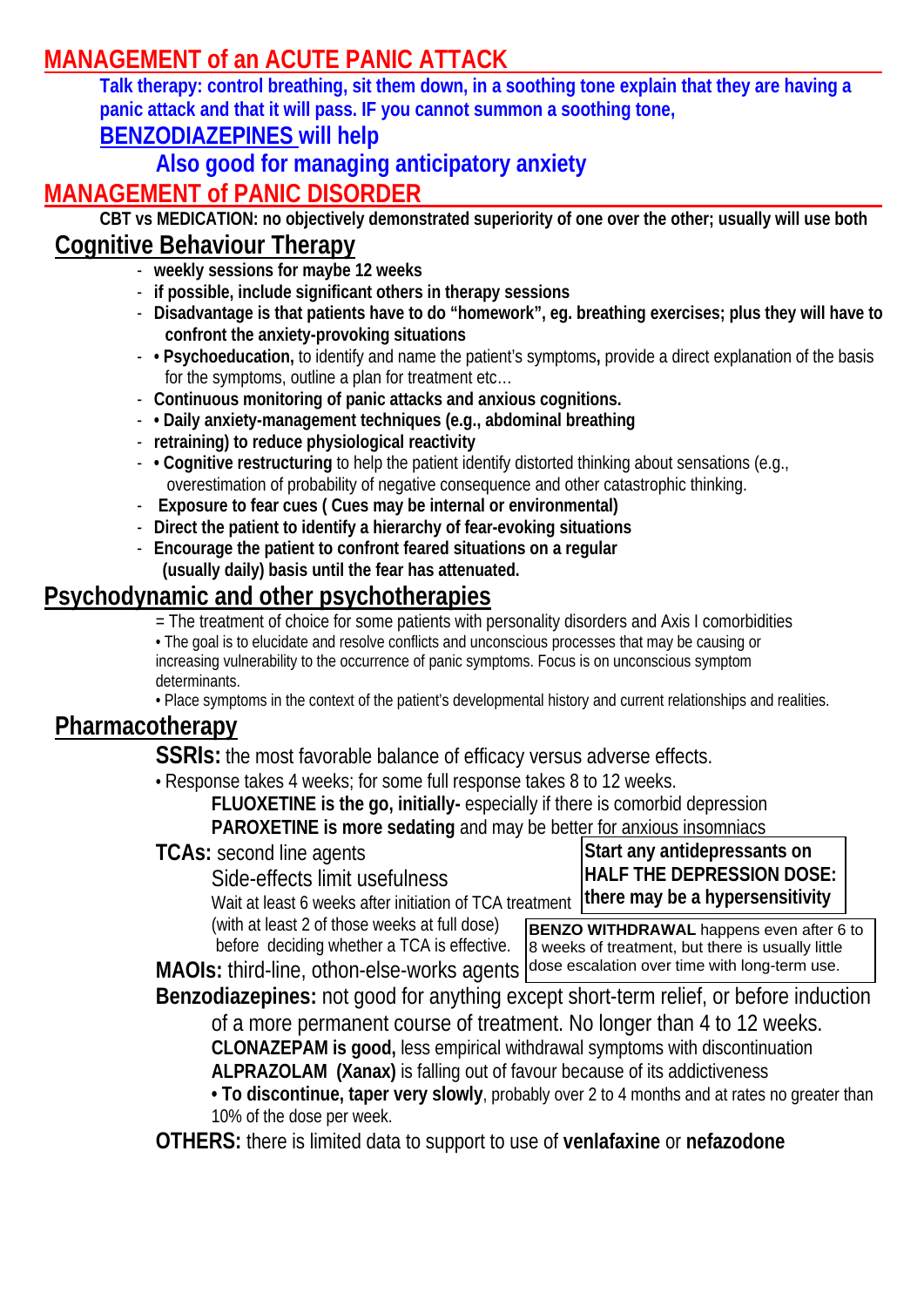## **MANAGEMENT of GENERALISED ANXIETY DISORDER**

 **CBT vs MEDICATION: no objectively demonstrated superiority of one over the other; CBT + MEDICATION = possibly more benefit** 

#### **Cognitive Behaviour Therapy**

- **Recovery rates arounf 50% in 6 months; 6-12 weeks**
- **See above for details; its much the same.**

#### **Pharmacotherapy**

**Benzodiazepines:** Mainstay of treatment in the SHORT TERM **Much like for panic disorder, you should not use these for long. PRN only after 4-8 weeks.** 

#### **5HT-(1a) Partial Agonists:**

 **BUSPIRONE** has comparable efficacy to benzodiazepines in treating GAD. improvement maintained longer, but onet of improvement is slower

Efficacy of buspirone may be decreased by recent benzodiazepine treatment.

**TCAs: IMIPRAMINE** is the only one with any proven effect

**SSRIs: Fluoxetine** and **Sertraline** seems useful;

only **Paroxetine** has FDA approval, seems to wok better than benzodiasepines

**OTHERS:** VENLAFAXINE appears to work better than Buspirone

## **MANAGEMENT of POST-TRAUMATIC STRESS DISORDER**

 **Outpatient treatment is the most appropriate for the majority of patients. Will probably require a combination of MEDICAL AND PSYCHOLOGICAL THERAPY** 

## **Cognitive Behaviour Therapy**

 Target the distorted threat appraisal process (e.g., through repeated exposure or through techniques focusing on information processing without repeated exposure) in an effort to desensitize the patient to trauma-related triggers.

 • **May speed recovery and prevent PTSD** when therapy is given 2 to 3 weeks after trauma exposure.  **Psychodynamic psychotherapy** focuses on the meaning of the trauma for the individual in terms of prior psychological conflicts and developmental experience and relationships. Focuses on the effect of the traumatic experience on the individual's prior self-object experiences, self-esteem, altered experience of safety, and loss of self-cohesiveness and self-observing functions.

 **Psychological debriefing doesn't work!** Supposed to provide education about trauma experiences, the usual chronology of development of PTSD, and emotions associated with a recently experienced traumatic event. • There is no evidence that psychological debriefing is effective in preventing PTSD or improving social and occupational functioning. **It may actually increase symptoms**, especially when used with groups of unknown individuals with widely varying trauma exposures or when administered early after trauma

exposure and before safetyand decreased arousal are established.

#### **Pharmacotherapy**

 … best when resorted to in situations when the patient's mental state forbids psychotherapy. Severe symptoms eg. insomnia may be treated with prn medication. Otherwise…

SSRIs: Positive effect on all 3 symptom clusters of PTSD. Thee are effective treatments for psychiatric disorders that are frequently comorbid with PTSD (e.g., depression, panic disorder, socialphobia, and obsessive-compulsive disorder).

**For Acute Stress Disorder, SSRIs have proven efficacy.**

## **MANAGEMENT OF OBSESSIVE-COMPULSIVE DISORDER**

 **Apply the usual bouquet of psychotherapy, cognitive behaviour therapy, and meds. Psychological Therapy** revolves around exposure to triggers, plus use of relaxation techniques. **PHARMACOTHERAPY:**

 **1st: Start an SSRI: doses in excess of those normally used for depression.** 

Expect some response in 6 to 10 weeks, no earlier.

 **No Response? Add CLOMIPRAMINE (TCA)** 

 **Still no response? Change Clomipramine to Venlafaxine** 

 **STILL NO RESPONSE? Try everything; lithium, neuroleptics, buspirone, ECT…**